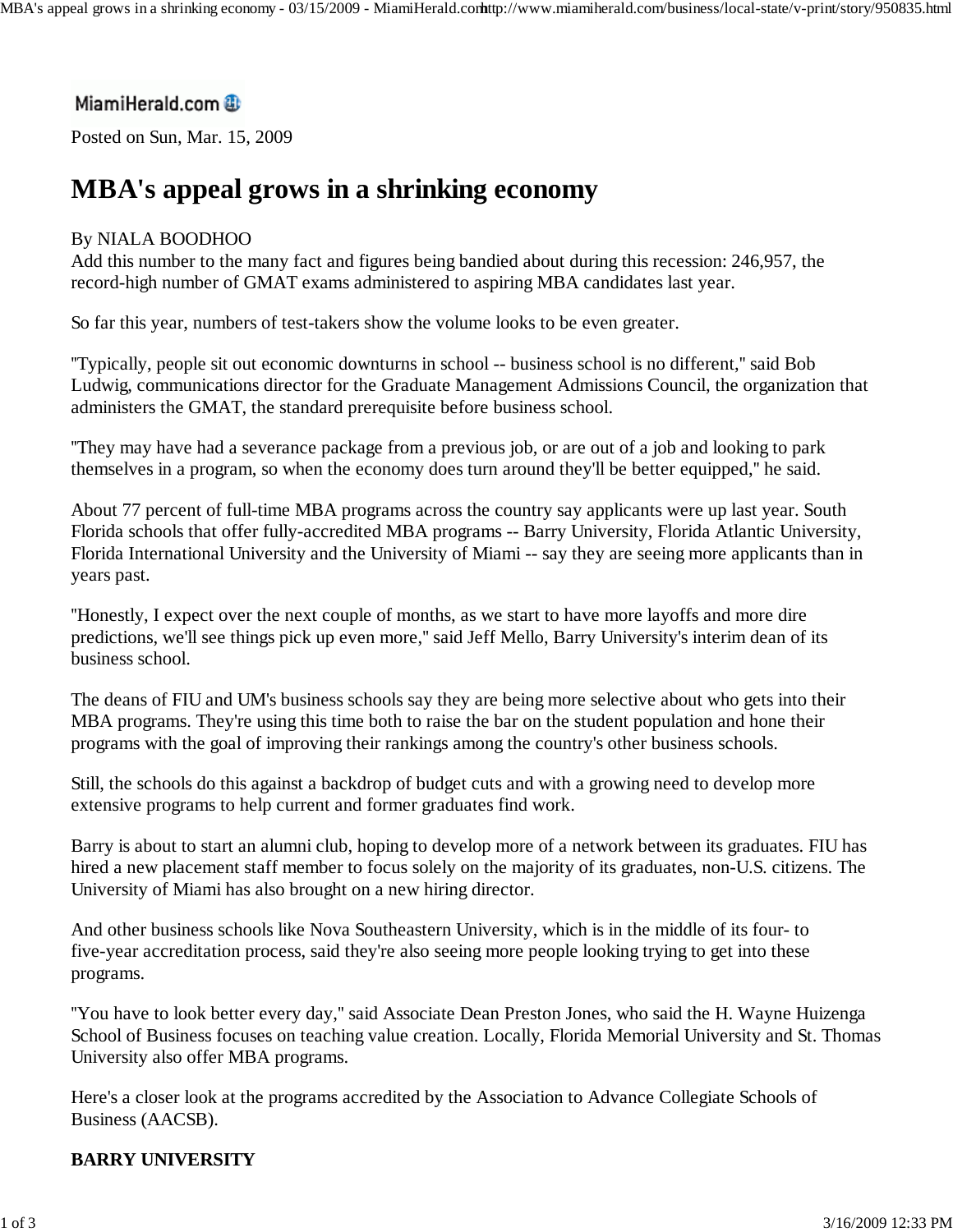''We're very tied to our identity as a Catholic business school,'' said Mello, who said, regardless of what concentration students choose, the overall program emphasizes social responsibility and ethics.

With the exception of its international students, most students in the Andreas School of Business MBA program are working adults who attend part-time, said Mello, who also teaches management.

''We have a whole different approach and to some extent a whole different market'' than other local schools, Mello said, adding they like to appeal to students by emphasizing Barry's teaching rather than research environment.

All the classes, with an average size of about 12, are taught by full-time faculty, he said.

#### **FLORIDA ATLANTIC UNIVERSITY**

As at Barry, many of Florida Atlantic University's full-time MBA students are also working adults. Classes are offered at night during the week.

FAU's Barry Kaye College of Business sees the cornerstone of its program as the heavy emphasis on business communication skills, said Frederick G. Taylor, the graduate admissions coordinator.

A business communications class is the first class students take -- and they don't get a grade on it right away, but have to keep working on it until professors determine they've passed. It's a requirement for graduation.

''It's designed to help all members of a corporate team communicate on the same level, in a very efficient environment,'' he said. Students tend to at first say they loathe the class because it's so demanding, but later say it was the most valuable course they took, Taylor said.

#### **FLORIDA INTERNATIONAL**

Florida International University is seeing about twice as many people flocking to information sessions about all of its graduate business school programs, said Executive Dean Joyce Elam. The university is taking advantage of that by being more selective about admissions.

When the Alvah H. Chapman Graduate School of Business began a full-time MBA program about eight years ago, the school knew it needed to have something that differentiated it from other full-time programs, Elam said.

The school chose to focus on offering an international MBA through a one-year program that includes a language requirement and encourages its students to use their last quarter for international study abroad or international internships. FIU has also developed partnerships with more than 30 other business schools throughout the world.

''Every course has a strong international flavor to it -- the case studies, the projects that they work on,'' said Elam, who plans to step down as executive dean in June.

Fifty percent of the school's full-time MBA students are non-U.S. citizens, like Chinese student Kaiyu Huang.

Huang choose FIU because of its Latin American connections -- she wants to eventually work between China and Latin America -- and saw FIU has as the natural choice to begin developing her business network. For her language component, she's focusing on advanced English business writing classes.

Felipe Latorre had been working as a sales director in charge of Latin America for a software company